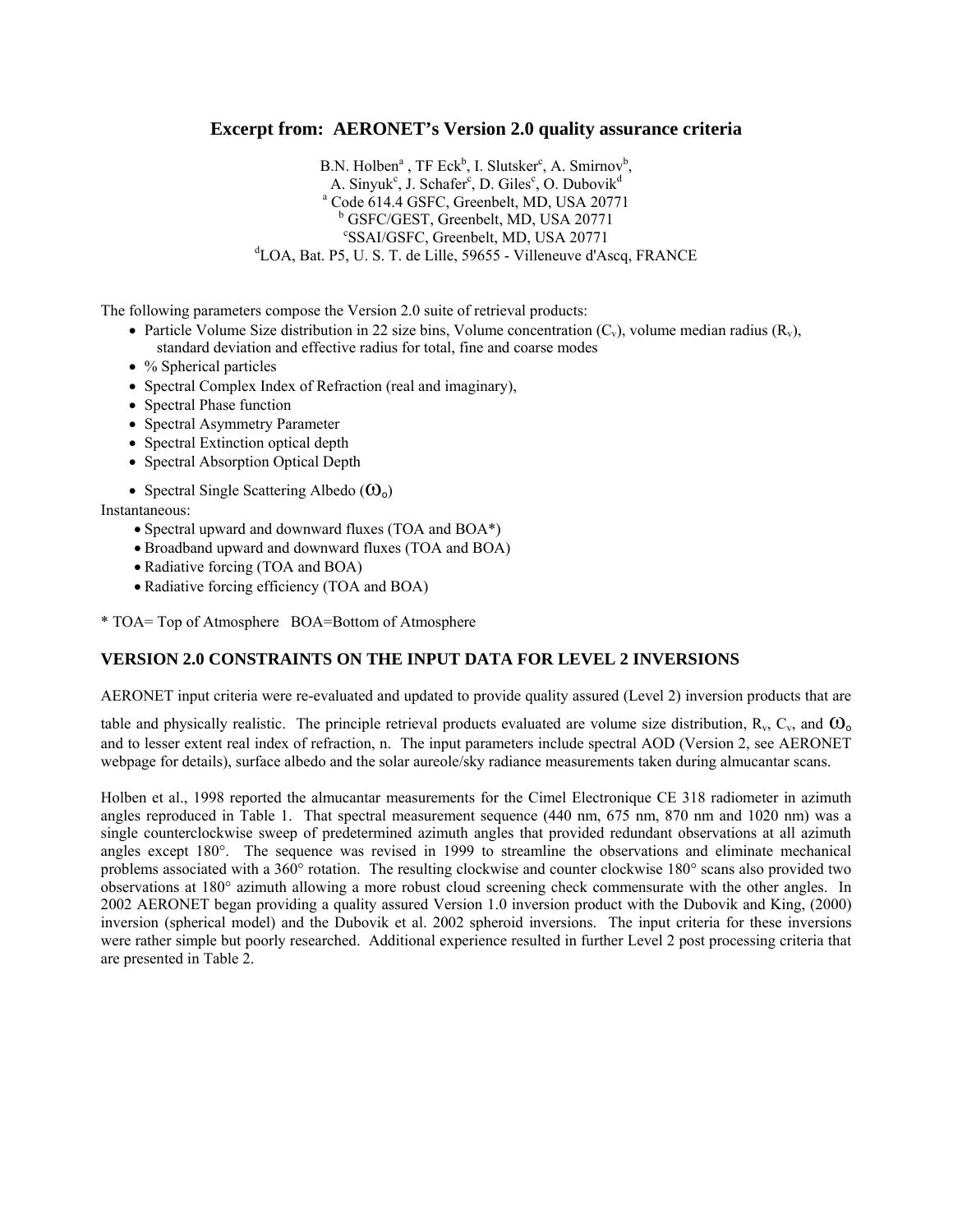| <b>Year Implemented</b> | <b>Almucantar Azimuth</b>                                                                                                                                                                                                                                                                                                                                                                                                                       | <b>Potential # Version 2.0</b> | Comment                                                                                                                                                            |
|-------------------------|-------------------------------------------------------------------------------------------------------------------------------------------------------------------------------------------------------------------------------------------------------------------------------------------------------------------------------------------------------------------------------------------------------------------------------------------------|--------------------------------|--------------------------------------------------------------------------------------------------------------------------------------------------------------------|
|                         | <b>Sequence</b>                                                                                                                                                                                                                                                                                                                                                                                                                                 | level 2 Inversions             |                                                                                                                                                                    |
| 1993 to $\sim$ 1999     | $0, -6 - A, -5, -4, -3.5, -3, -$<br>$2.5. -2. 2. 2.5. 3. 3.5. 4. 5.$<br>$6 - A$ , $6 - K^*$ , 7, 8, 10, 12,<br>14, 16, 18, 20, 25, 30, 35,<br>40, 45, 50, 60, 70, 80, 90,<br>100, 120, 140, 160, 180, -<br>160. -140. -120. -100. -90.<br>$-80. -70. -60. -50. -45. -$<br>40, -35, -30, -25, -20, -18,<br>$-16. -14. -12. -10. -8. -7. -$<br>$6 - K$ . $-6 - A$ . $-5$ . $-4$ . $-3.5$ . -<br>$3, -2.5, -2, 2, 2.5, 3, 3.5,$<br>4, 5, $6 - A^*$ | 46.000                         | Single 360 degree<br>counterclockwise<br>sweep; single<br>measurement at 180°<br>Azimuth angle:<br>Approximate time for<br>$4 \lambda$ sequence- 6 min.            |
| $\sim$ 1999 to present  | Counterclockwise<br>sequence:<br>$0, 3, 3.5, 4, 5, 6 - A, 6 -$<br>K. 7. 8.10. 12. 14. 16. 18.<br>20, 25, 30, 35, 40, 45, 50,<br>60, 70, 80, 90, 100, 120,<br>140.160.180<br>Clockwise sequence:<br>$0, 3, 3.5, 4, 5, 6 - A, 6 -$<br>K, 7, 8, 10, 12, 14, 16, 18,<br>20, 25, 30, 35, 40, 45, 50,<br>60, 70, 80, 90, 100, 120,<br>140, 160, 180                                                                                                   | 207,000                        | Clockwise and counter<br>clockwise rotation, all<br>azimuth angles taken<br>twice for consistency<br>check; Approximate<br>time for $4 \lambda$ sequence:<br>5 min |

Table 1, Almucantar azimuthal measurements are relative to the sun  $(0^{\circ})$ . The combined measurements represent 360 K almucantars of which 253 K have Level 2 potential.

\*Note-'A' refers to the sun collimator optics and 'K' refers to the sky radiance collimator optics

| Table 2 Pre and post processing criteria required for Version 1.0, Level 2 inversion products. |  |  |  |  |  |  |  |  |
|------------------------------------------------------------------------------------------------|--|--|--|--|--|--|--|--|
|------------------------------------------------------------------------------------------------|--|--|--|--|--|--|--|--|

| <b>Inversion Parameter</b>     | Data Preparation/Level 1.5                       | <b>Additional Level 2 Inversion</b>                 |
|--------------------------------|--------------------------------------------------|-----------------------------------------------------|
|                                | <b>Inversion Criteria</b>                        | Criteria                                            |
| All parameters                 | All 4 spectral bands (440, 675, 870,             |                                                     |
|                                | 1020 nm) required                                |                                                     |
| All parameters                 | Level 2 AOD; AOD measured within                 |                                                     |
|                                | $\pm 16$ min of almucantar measurement           |                                                     |
|                                | and immediately preceding AOD                    |                                                     |
|                                | must be present; 20% symmetry                    |                                                     |
|                                | check for all angles,                            |                                                     |
| All parameters                 | All azimuth angles $\leq 3.5^{\circ}$ eliminated |                                                     |
| All parameters                 | Scattering angles:                               | 21 azimuth angles from $0^{\circ}$ to $160^{\circ}$ |
|                                | $\geq$ 10 scattering angles                      | scan must be included and spectrally                |
|                                |                                                  | coincident                                          |
| All parameters-Spherical Model |                                                  | 5% residual                                         |
| All parameters-Spheroid Model  |                                                  | 10% residual                                        |
| All parameters                 |                                                  | $\Theta_0 > 50^\circ$                               |
| $\omega_0$ , n, k              |                                                  | $\tau_{a440} > 0.40$                                |